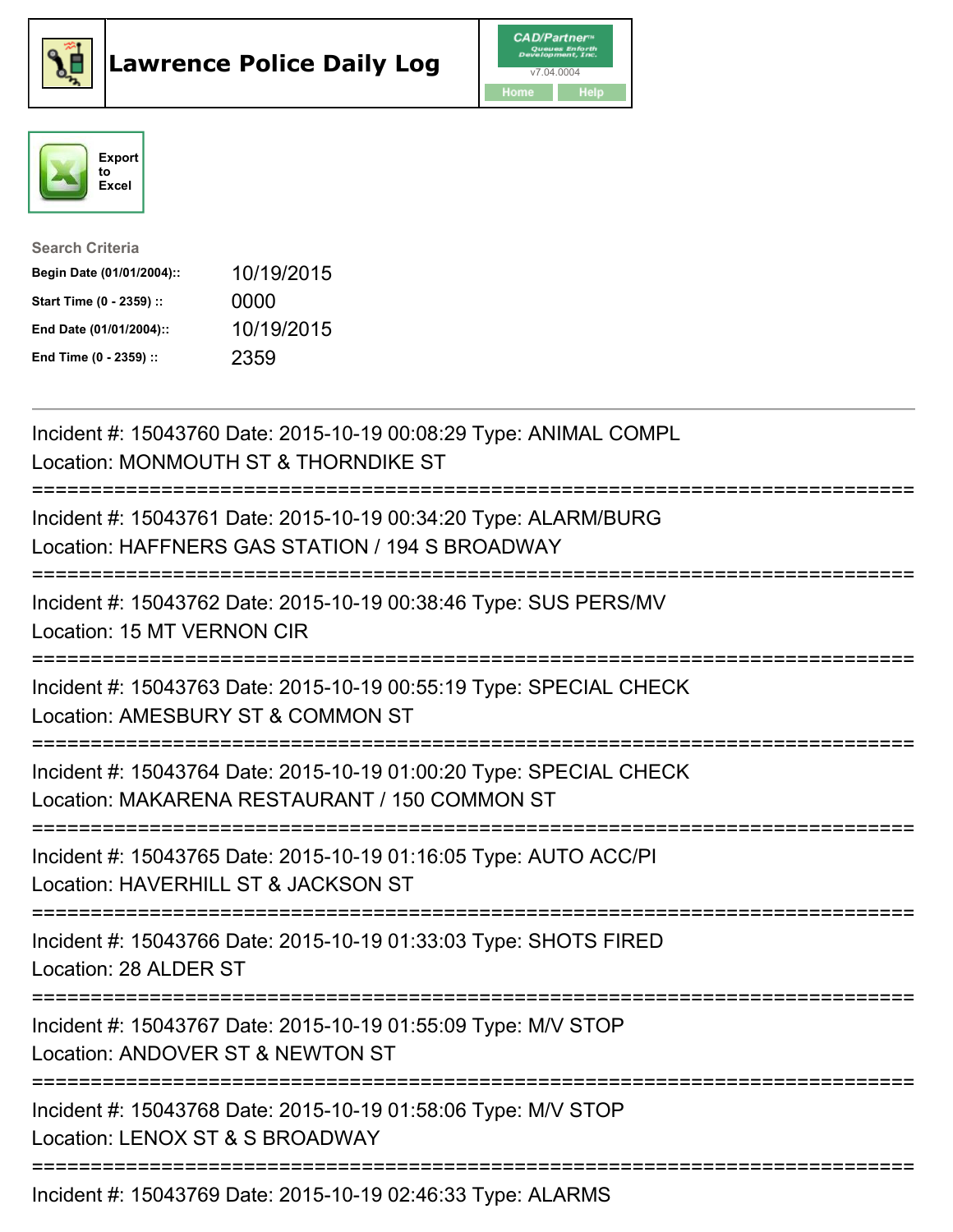| Location: M&K AUTO REPAIR / 134 WEST ST                                                                                            |
|------------------------------------------------------------------------------------------------------------------------------------|
| Incident #: 15043770 Date: 2015-10-19 02:51:12 Type: SHOTS FIRED<br>Location: S BROADWAY & SHATTUCK ST                             |
| Incident #: 15043771 Date: 2015-10-19 03:01:14 Type: SPECIAL CHECK<br><b>Location: ESSEX ST</b>                                    |
| Incident #: 15043772 Date: 2015-10-19 03:07:07 Type: UNWANTEDGUEST<br>Location: BIG N' BEEFY / 415 BROADWAY<br>.================== |
| Incident #: 15043773 Date: 2015-10-19 03:20:48 Type: ALARMS<br>Location: WORKS MULTISERVICE / 195 LAWRENCE ST                      |
| Incident #: 15043774 Date: 2015-10-19 03:24:02 Type: MEDIC SUPPORT<br>Location: 401 CANAL ST FL 1                                  |
| Incident #: 15043775 Date: 2015-10-19 03:25:46 Type: M/V STOP<br>Location: OSGOOD ST AND SALEM ST                                  |
| Incident #: 15043776 Date: 2015-10-19 03:33:50 Type: MEDIC SUPPORT<br>Location: 18 BERNARD AV                                      |
| Incident #: 15043777 Date: 2015-10-19 03:38:12 Type: SPECIAL CHECK<br>Location: ESSEX ST                                           |
| Incident #: 15043778 Date: 2015-10-19 04:04:06 Type: MEDIC SUPPORT<br>Location: 544 ANDOVER ST                                     |
| Incident #: 15043779 Date: 2015-10-19 04:23:06 Type: ALARMS<br>Location: ROLLINS SCHOOL / 451 HOWARD ST                            |
| Incident #: 15043780 Date: 2015-10-19 04:35:45 Type: M/V STOP<br>Location: PARKER ST AND SALEM ST                                  |
| Incident #: 15043781 Date: 2015-10-19 05:01:51 Type: LOUD NOISE<br>Location: 15 LORING ST                                          |
| Incident #: 15043782 Date: 2015-10-19 05:25:17 Type: M/V STOP<br>Location: BROADWAY & METHUEN ST                                   |
| Incident #: 15043783 Date: 2015-10-19 05:42:40 Type: ALARMS                                                                        |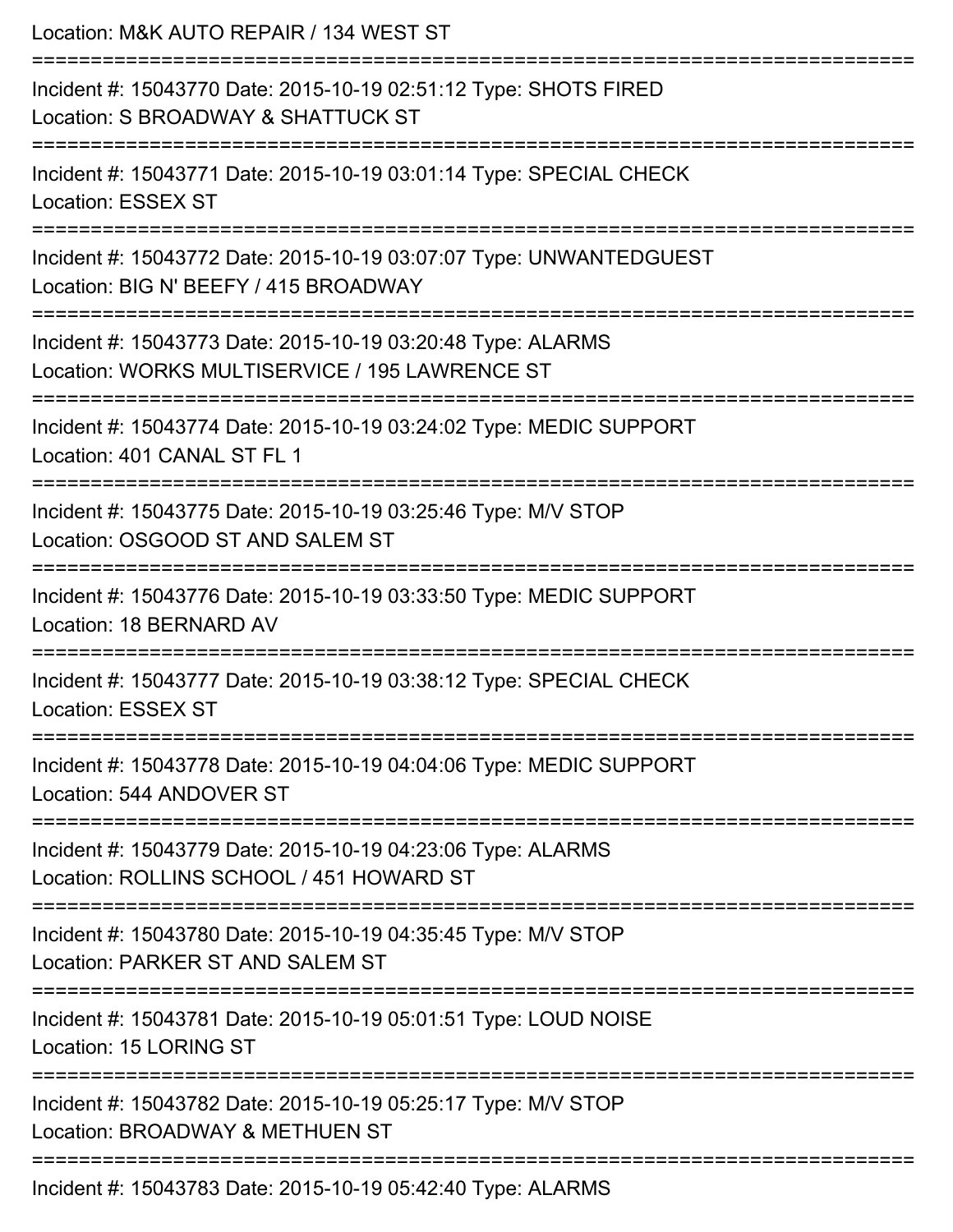| Incident #: 15043784 Date: 2015-10-19 07:04:14 Type: PARK & WALK<br>Location: BROADWAY                                      |
|-----------------------------------------------------------------------------------------------------------------------------|
| Incident #: 15043785 Date: 2015-10-19 07:07:29 Type: ALARMS<br>Location: SANCHEZ RESIDENCE / 91 CAMBRIDGE ST FL 2           |
| Incident #: 15043786 Date: 2015-10-19 07:33:59 Type: M/V STOP<br>Location: 73 WINTHROP AV                                   |
| Incident #: 15043787 Date: 2015-10-19 07:34:18 Type: ANIMAL COMPL<br>Location: NEWTON ST & SHATTUCK ST                      |
| Incident #: 15043788 Date: 2015-10-19 07:51:04 Type: M/V STOP<br>Location: FRANKLIN ST & HAVERHILL ST<br>================== |
| Incident #: 15043789 Date: 2015-10-19 07:55:34 Type: DOMESTIC/PROG<br>Location: 380 ELM ST #30                              |
| Incident #: 15043790 Date: 2015-10-19 08:03:08 Type: SUS PERS/MV<br>Location: 19 GALE ST                                    |
| Incident #: 15043791 Date: 2015-10-19 08:04:29 Type: AUTO ACC/UNK PI<br>Location: 1135 ESSEX ST                             |
| Incident #: 15043792 Date: 2015-10-19 08:09:46 Type: MEDIC SUPPORT<br>Location: 4 ACTON ST FL 1                             |
| Incident #: 15043793 Date: 2015-10-19 08:21:42 Type: GENERAL SERV<br><b>Location: ROWE ST</b>                               |
| Incident #: 15043794 Date: 2015-10-19 08:32:06 Type: MEDIC SUPPORT<br>Location: 242 HAVERHILL ST FL 1                       |
| Incident #: 15043795 Date: 2015-10-19 08:33:28 Type: CLOSE STREET<br>Location: SUMMER ST & UNION ST                         |
| Incident #: 15043796 Date: 2015-10-19 08:44:19 Type: CLOSE STREET<br>Location: AVON ST & BRUCE ST                           |
| Incident #: 15043797 Date: 2015-10-19 09:29:56 Type: AUTO ACC/NO PI                                                         |

 $L = L$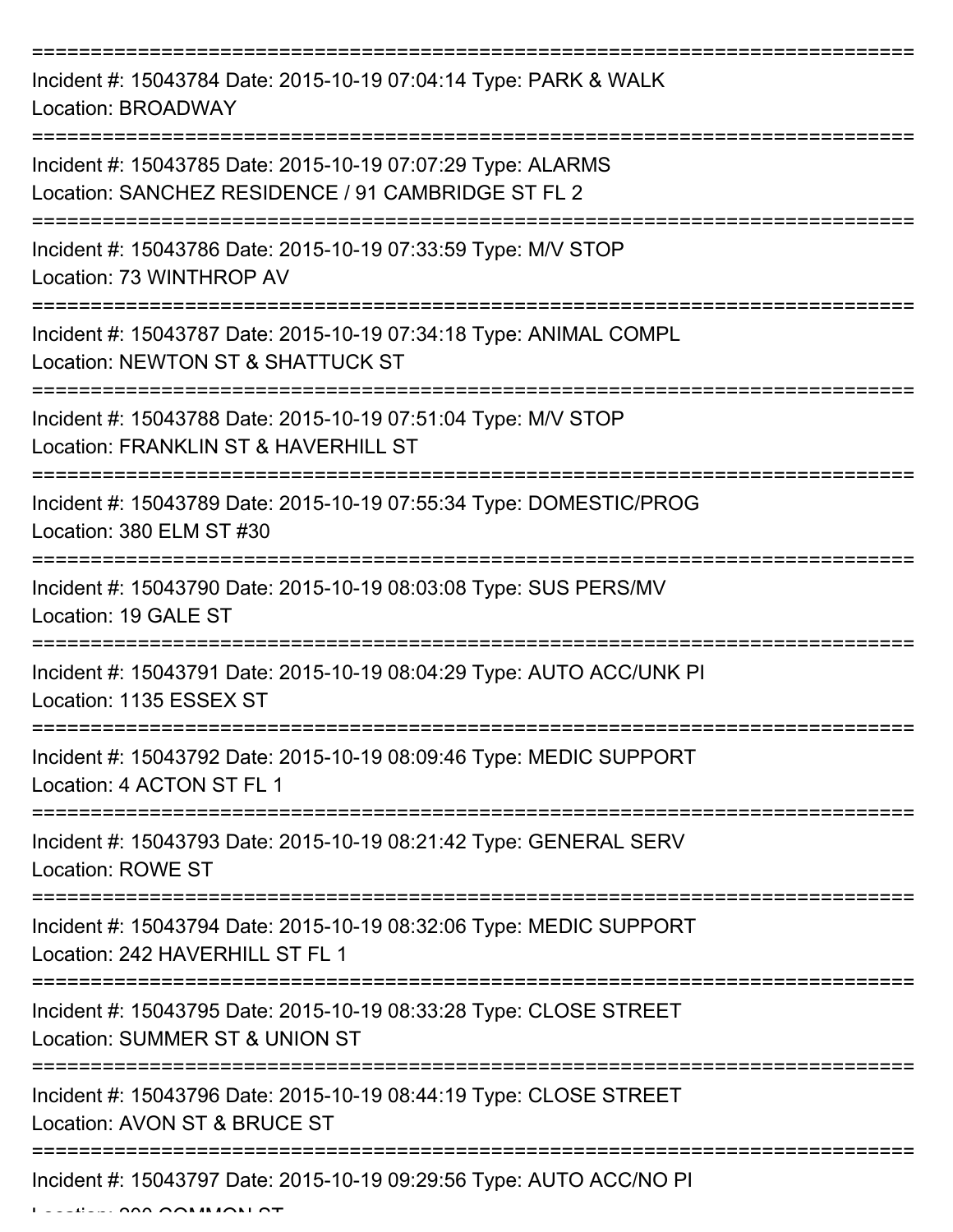| Incident #: 15043798 Date: 2015-10-19 09:31:27 Type: PARK & WALK<br>Location: BRADFORD ST & BROADWAY       |
|------------------------------------------------------------------------------------------------------------|
| Incident #: 15043799 Date: 2015-10-19 09:45:15 Type: TOW OF M/V<br>Location: 22 KENDALL ST                 |
| Incident #: 15043800 Date: 2015-10-19 09:45:41 Type: MEDIC SUPPORT<br>Location: 363 ESSEX ST #301          |
| Incident #: 15043801 Date: 2015-10-19 09:49:07 Type: ABAND MV<br>Location: HAMPTON ST & LYNCH ST           |
| Incident #: 15043802 Date: 2015-10-19 09:56:47 Type: AUTO ACC/NO PI<br>Location: BEACON ST & MT VERNON ST  |
| Incident #: 15043803 Date: 2015-10-19 10:10:17 Type: MEDIC SUPPORT<br>Location: 18 WYMAN ST FL 3RD         |
| Incident #: 15043804 Date: 2015-10-19 10:16:17 Type: INVESTIGATION<br>Location: 107 LOWELL ST              |
| Incident #: 15043805 Date: 2015-10-19 10:29:24 Type: AUTO ACC/UNK PI<br>Location: FRANKLIN ST & METHUEN ST |
| Incident #: 15043806 Date: 2015-10-19 10:31:42 Type: WARRANT SERVE<br>Location: 35 BRUCE ST                |
| Incident #: 15043807 Date: 2015-10-19 10:40:21 Type: GENERAL SERV<br>Location: 27 HANCOCK ST               |
| Incident #: 15043808 Date: 2015-10-19 11:03:33 Type: MISSING PERS<br>Location: 3 COURT ST                  |
| Incident #: 15043810 Date: 2015-10-19 11:07:07 Type: 209A/SERVE<br>Location: 923 ESSEX ST #1               |
| Incident #: 15043809 Date: 2015-10-19 11:12:43 Type: INVEST CONT<br>Location: 112 MARSTON ST               |
| Incident #: 15043811 Date: 2015-10-19 11:15:09 Type: A&B PAST                                              |

Location: 71 N DADICH DD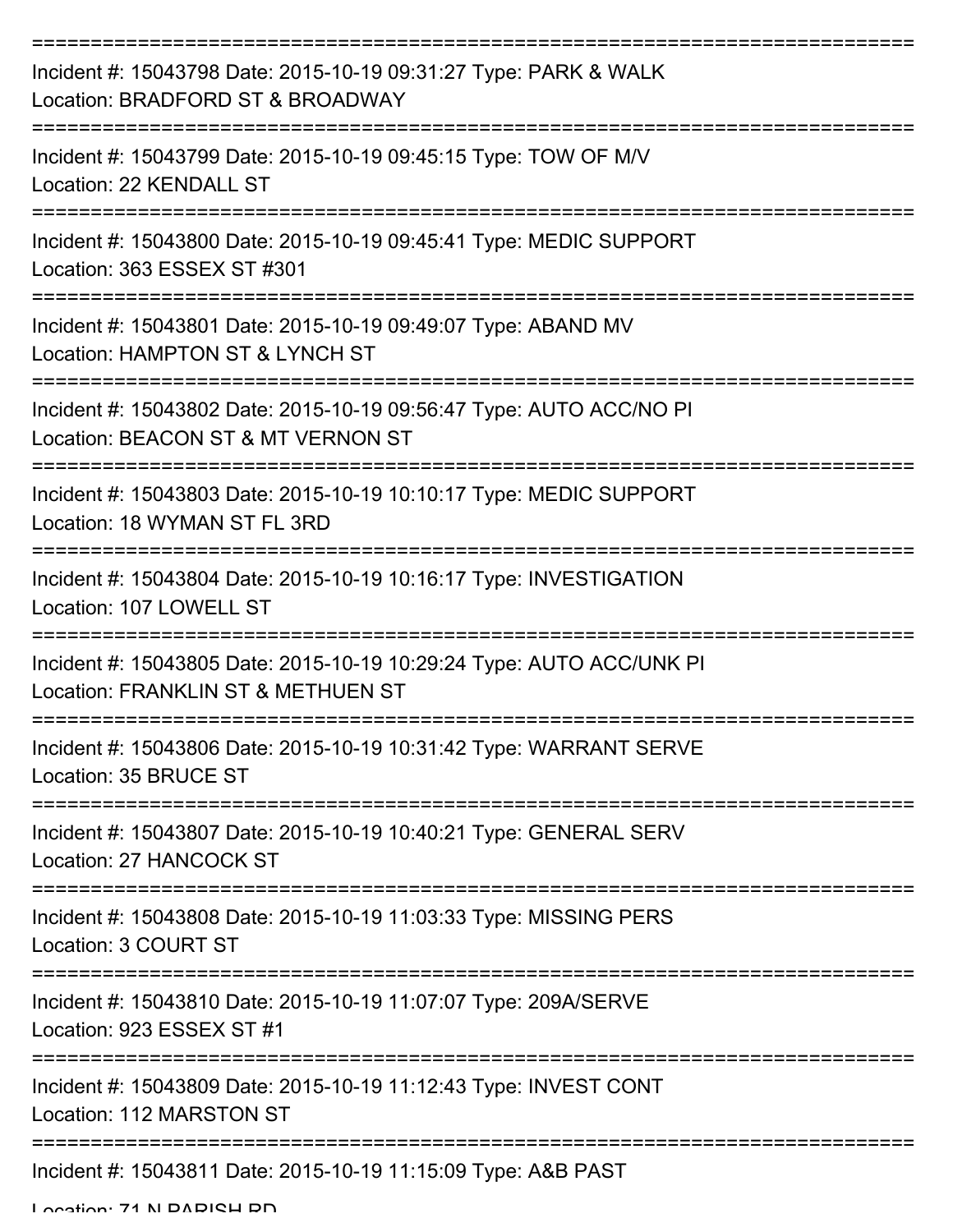| Incident #: 15043812 Date: 2015-10-19 11:17:25 Type: RECOV/STOL/MV<br>Location: 73 OAK ST                       |
|-----------------------------------------------------------------------------------------------------------------|
| Incident #: 15043813 Date: 2015-10-19 11:29:07 Type: FRAUD<br>Location: 26 FALMOUTH ST                          |
| Incident #: 15043814 Date: 2015-10-19 11:38:11 Type: TOW OF M/V<br>Location: JACKSON ST & METHUEN ST            |
| Incident #: 15043815 Date: 2015-10-19 11:45:11 Type: ALARM/BURG<br>Location: PHINNEY RESD, / 6 EMERALD AV       |
| Incident #: 15043816 Date: 2015-10-19 11:52:19 Type: SUS PERS/MV<br>Location: 324 HIGH ST                       |
| Incident #: 15043817 Date: 2015-10-19 11:53:06 Type: FIGHT<br>Location: 28 CHESTER ST                           |
| Incident #: 15043818 Date: 2015-10-19 11:55:51 Type: INVESTIGATION<br>Location: 190 ALLSTON ST                  |
| Incident #: 15043819 Date: 2015-10-19 11:57:12 Type: STOL/MV/PAS<br>Location: 3 HOLTON ST                       |
| Incident #: 15043820 Date: 2015-10-19 12:03:47 Type: INVESTIGATION<br>Location: 374 BROADWAY                    |
| Incident #: 15043822 Date: 2015-10-19 12:12:32 Type: UNWANTEDGUEST<br>Location: SPARKLE BRIGHT / 610 ANDOVER ST |
| Incident #: 15043821 Date: 2015-10-19 12:13:13 Type: SELECTIVE ENF<br>Location: 380 MERRIMACK ST                |
| Incident #: 15043823 Date: 2015-10-19 12:15:44 Type: RECOV/STOL/MV<br>Location: 700 ESSEX ST                    |
| Incident #: 15043824 Date: 2015-10-19 12:22:00 Type: INVESTIGATION<br>Location: 2 MUSEUM SQ                     |
| Incident #: 15043826 Date: 2015-10-19 12:31:48 Type: HIT & RUN M/V<br>Location: BODWELL ST & MEDFORD ST         |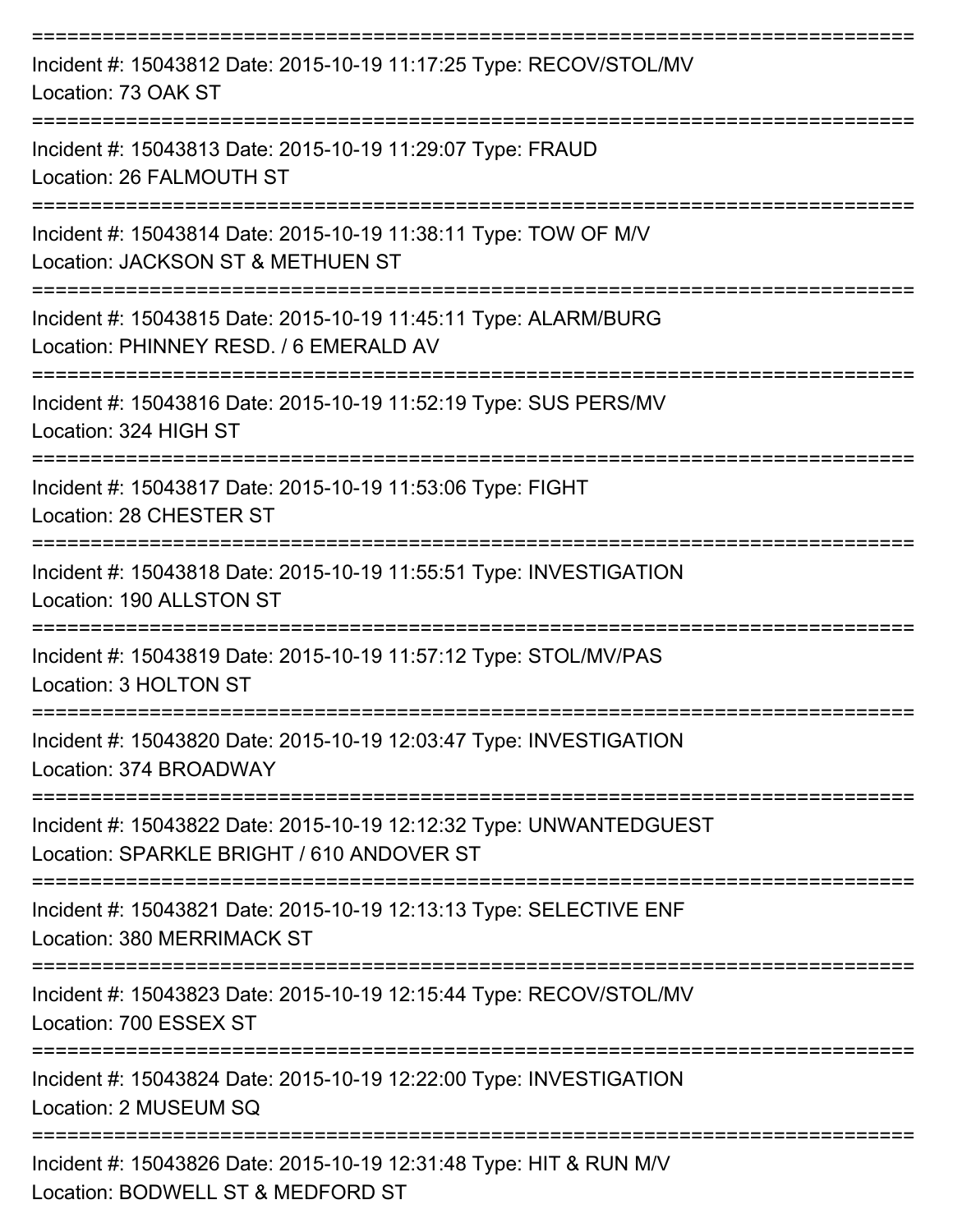| Incident #: 15043825 Date: 2015-10-19 12:31:51 Type: TOW OF M/V<br>Location: APPLETON ST & METHUEN ST                                                                  |
|------------------------------------------------------------------------------------------------------------------------------------------------------------------------|
| ======================<br>Incident #: 15043827 Date: 2015-10-19 12:36:46 Type: M/V STOP<br>Location: LAFAYETTE AV & S BROADWAY                                         |
| Incident #: 15043828 Date: 2015-10-19 12:42:02 Type: INVESTIGATION<br>Location: 120 SYLVESTER ST<br>:============================                                      |
| Incident #: 15043829 Date: 2015-10-19 13:06:01 Type: A&B PAST<br>Location: COMMON ST & LAWRENCE ST                                                                     |
| Incident #: 15043830 Date: 2015-10-19 13:15:52 Type: LARCENY/PAST<br>Location: 50 OLIVE AV                                                                             |
| Incident #: 15043831 Date: 2015-10-19 13:22:02 Type: MEDIC SUPPORT<br>Location: 15 BARNARD RD                                                                          |
| Incident #: 15043832 Date: 2015-10-19 13:27:45 Type: DRUG VIO<br>Location: 309 PROSPECT ST<br>--------------------------------                                         |
| Incident #: 15043833 Date: 2015-10-19 13:30:31 Type: ALARM/BURG<br>Location: COLLADA RESD. / 330 PARK ST                                                               |
| Incident #: 15043834 Date: 2015-10-19 13:44:50 Type: SHOTS FIRED<br>Location: ARLINGTON SCHOOL / 150 ARLINGTON ST                                                      |
| Incident #: 15043835 Date: 2015-10-19 14:18:36 Type: TOW OF M/V<br>Location: 198 ESSEX ST                                                                              |
| ======================================<br>---------------------------<br>Incident #: 15043836 Date: 2015-10-19 14:20:06 Type: TOW OF M/V<br>Location: 19 BUNKERHILL ST |
| Incident #: 15043837 Date: 2015-10-19 14:20:47 Type: TOW OF M/V<br>Location: ARLINGTON ST & ALMA ST                                                                    |
| Incident #: 15043838 Date: 2015-10-19 14:27:45 Type: INVESTIGATION<br>Location: 70 N PARISH RD                                                                         |
| Incident #: 15043839 Date: 2015-10-19 14:29:40 Type: A&B D/W PAST<br>Location: 700 ESSEX ST                                                                            |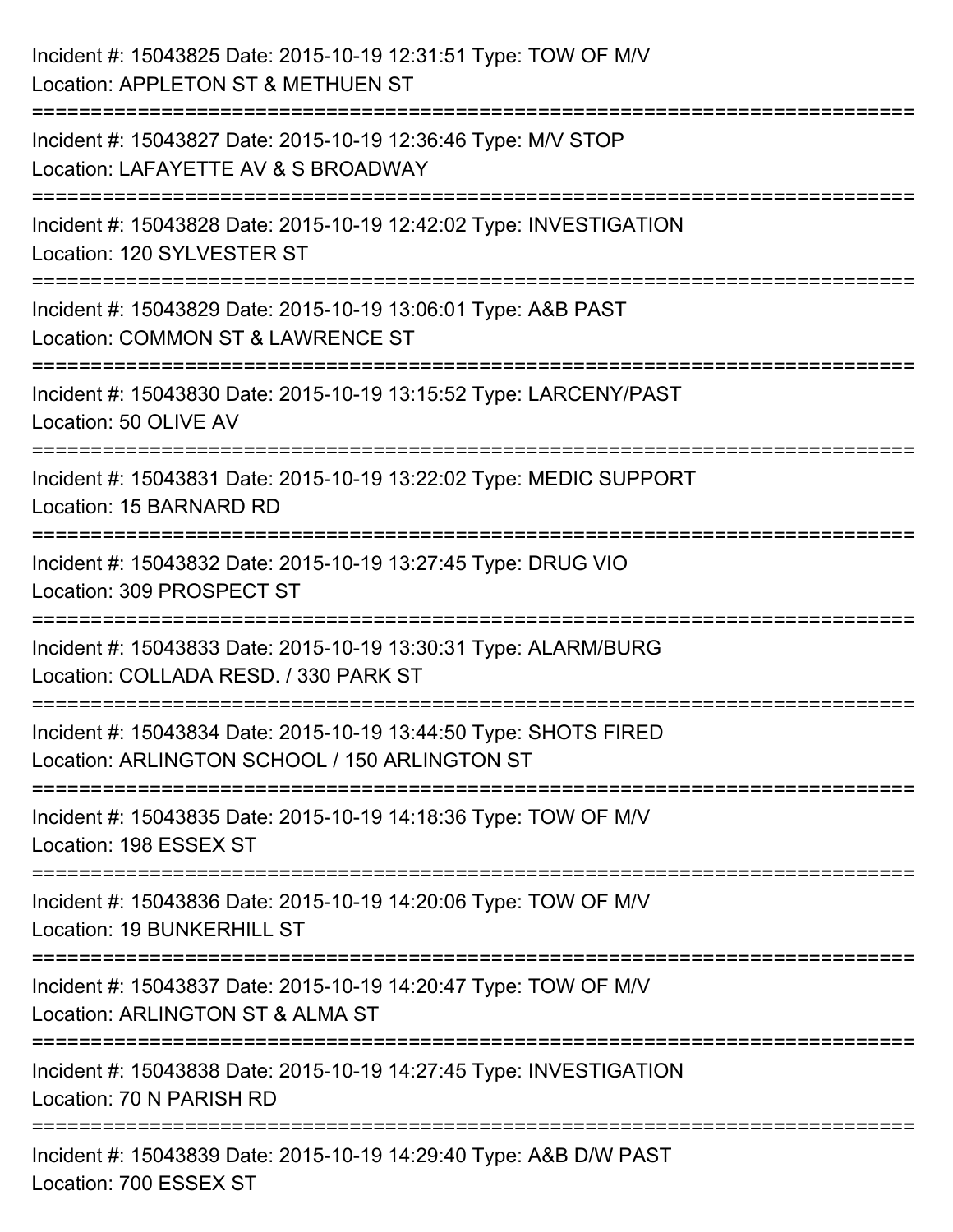| Incident #: 15043840 Date: 2015-10-19 14:32:24 Type: TOW OF M/V<br><b>Location: BUNKERHILL ST</b>                                 |
|-----------------------------------------------------------------------------------------------------------------------------------|
| Incident #: 15043841 Date: 2015-10-19 15:00:13 Type: RECOV/STOL/MV<br>Location: 182 SARATOGA ST                                   |
| Incident #: 15043842 Date: 2015-10-19 15:05:39 Type: B&E/PROG<br>Location: RALPH PILL ELECTRICAL SUPPLY / 1 MARSTON ST            |
| Incident #: 15043845 Date: 2015-10-19 15:15:13 Type: HIT & RUN M/V<br>Location: 11 CAMDEN ST                                      |
| Incident #: 15043843 Date: 2015-10-19 15:15:30 Type: CK WELL BEING<br>Location: 5 E HAVERHILL ST                                  |
| Incident #: 15043844 Date: 2015-10-19 15:17:27 Type: ALARM/BURG<br>Location: RODRIGUEZ RESD. / 47 SPRUCE ST                       |
| Incident #: 15043846 Date: 2015-10-19 15:37:03 Type: DRUG VIO<br>Location: 20 BELLEVUE ST                                         |
| Incident #: 15043847 Date: 2015-10-19 15:38:28 Type: TOW OF M/V<br>Location: EXCHANGE ST & PARK ST                                |
| Incident #: 15043848 Date: 2015-10-19 15:40:52 Type: 209A/SERVE<br>Location: 82 ARLINGTON ST                                      |
| Incident #: 15043849 Date: 2015-10-19 15:42:28 Type: AUTO ACC/NO PI<br>Location: ST MARY-IMMACULATE CONCEPTION / 300 HAVERHILL ST |
| Incident #: 15043850 Date: 2015-10-19 15:46:56 Type: WARRANT SERVE<br>Location: 141 AMESBURY ST                                   |
| Incident #: 15043851 Date: 2015-10-19 16:13:26 Type: LARCENY/PAST<br>Location: 390 ESSEX ST<br>==============================     |
| Incident #: 15043852 Date: 2015-10-19 16:41:15 Type: 209A/SERVE<br><b>Location: 1 BENNINGTON ST</b>                               |
| Incident #: 15043853 Date: 2015-10-19 16:41:45 Type: ASSIST FIRE<br>Location: ABBOTT ST & S UNION ST                              |

===========================================================================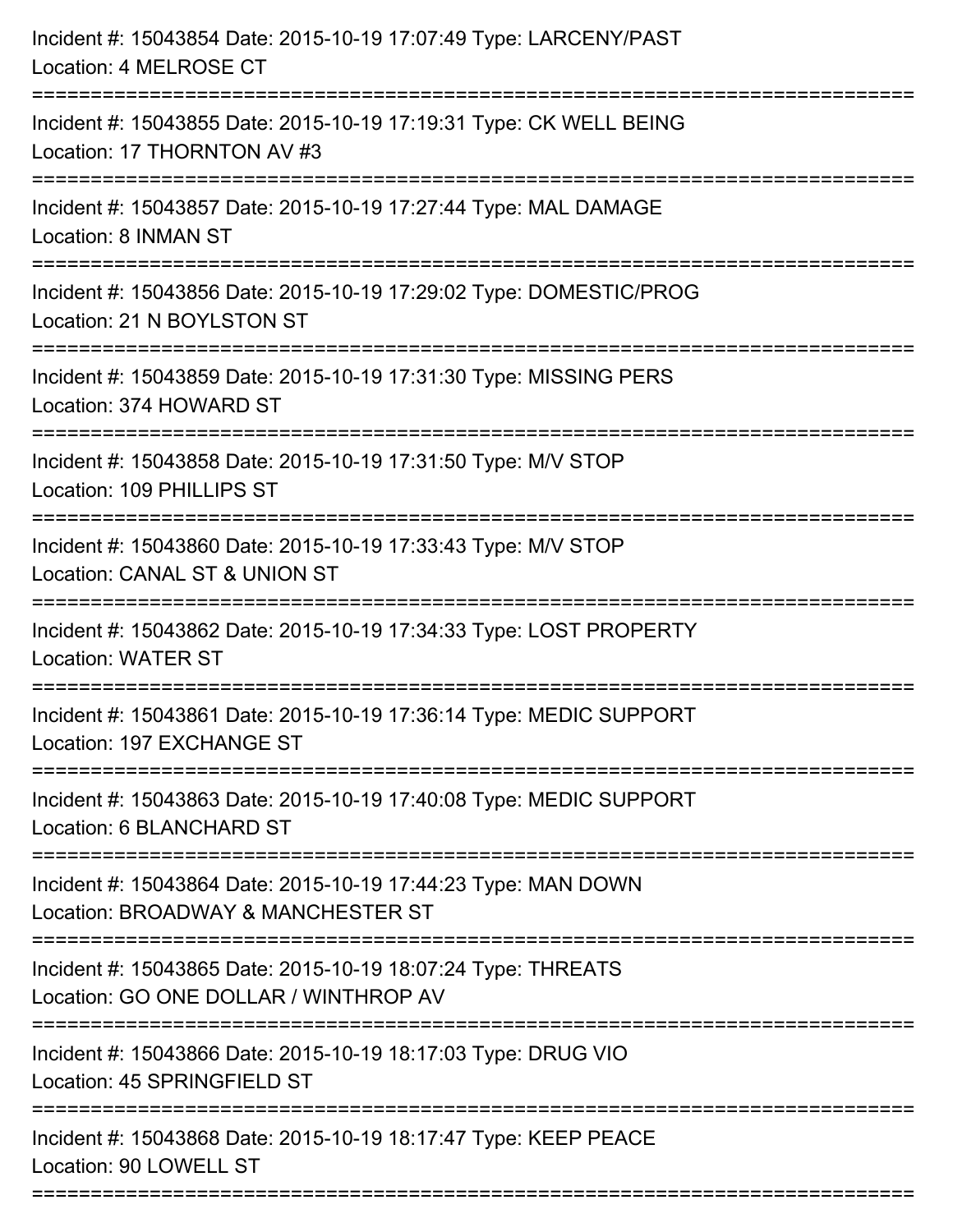Location: E HAVERHILL ST & FERRY ST

| Incident #: 15043869 Date: 2015-10-19 18:30:42 Type: 209A/VIOLATION<br>Location: CASA NUEVA VIDA / 59 JACKSON ST<br>:=========================          |
|---------------------------------------------------------------------------------------------------------------------------------------------------------|
| Incident #: 15043871 Date: 2015-10-19 18:38:34 Type: STOL/MV/PAS<br>Location: 27 MANCHESTER ST                                                          |
| Incident #: 15043870 Date: 2015-10-19 18:39:57 Type: M/V STOP<br>Location: 28 MELROSE ST                                                                |
| Incident #: 15043872 Date: 2015-10-19 18:44:04 Type: M/V STOP<br>Location: OSGOOD ST & SALEM ST                                                         |
| Incident #: 15043873 Date: 2015-10-19 18:55:46 Type: M/V STOP<br>Location: 52 OSGOOD ST                                                                 |
| Incident #: 15043874 Date: 2015-10-19 18:58:15 Type: GENERAL SERV<br>Location: 5 LEROY AV                                                               |
| Incident #: 15043875 Date: 2015-10-19 19:01:54 Type: PARK & WALK<br>Location: BAILEY ST & SHAWSHEEN RD                                                  |
| Incident #: 15043876 Date: 2015-10-19 19:32:05 Type: SUS PERS/MV<br>Location: 54 ESSEX ST FL 2                                                          |
| ==================================<br>Incident #: 15043877 Date: 2015-10-19 19:35:00 Type: M/V STOP<br>Location: BOXFORD ST & OSGOOD ST                 |
| Incident #: 15043878 Date: 2015-10-19 19:40:06 Type: STOLEN PROP<br>Location: 33 BODWELL ST                                                             |
| Incident #: 15043879 Date: 2015-10-19 19:41:15 Type: INVESTIGATION<br>Location: LAWRENCE GENERAL HOSPITAL / 1 GENERAL ST<br>=========================== |
| Incident #: 15043880 Date: 2015-10-19 19:43:34 Type: M/V STOP<br>Location: ABBOTT ST & OSGOOD ST                                                        |
| Incident #: 15043881 Date: 2015-10-19 19:58:44 Type: ALARM/BURG<br>Location: DOLLAR DEALS / 19 OXFORD ST                                                |
|                                                                                                                                                         |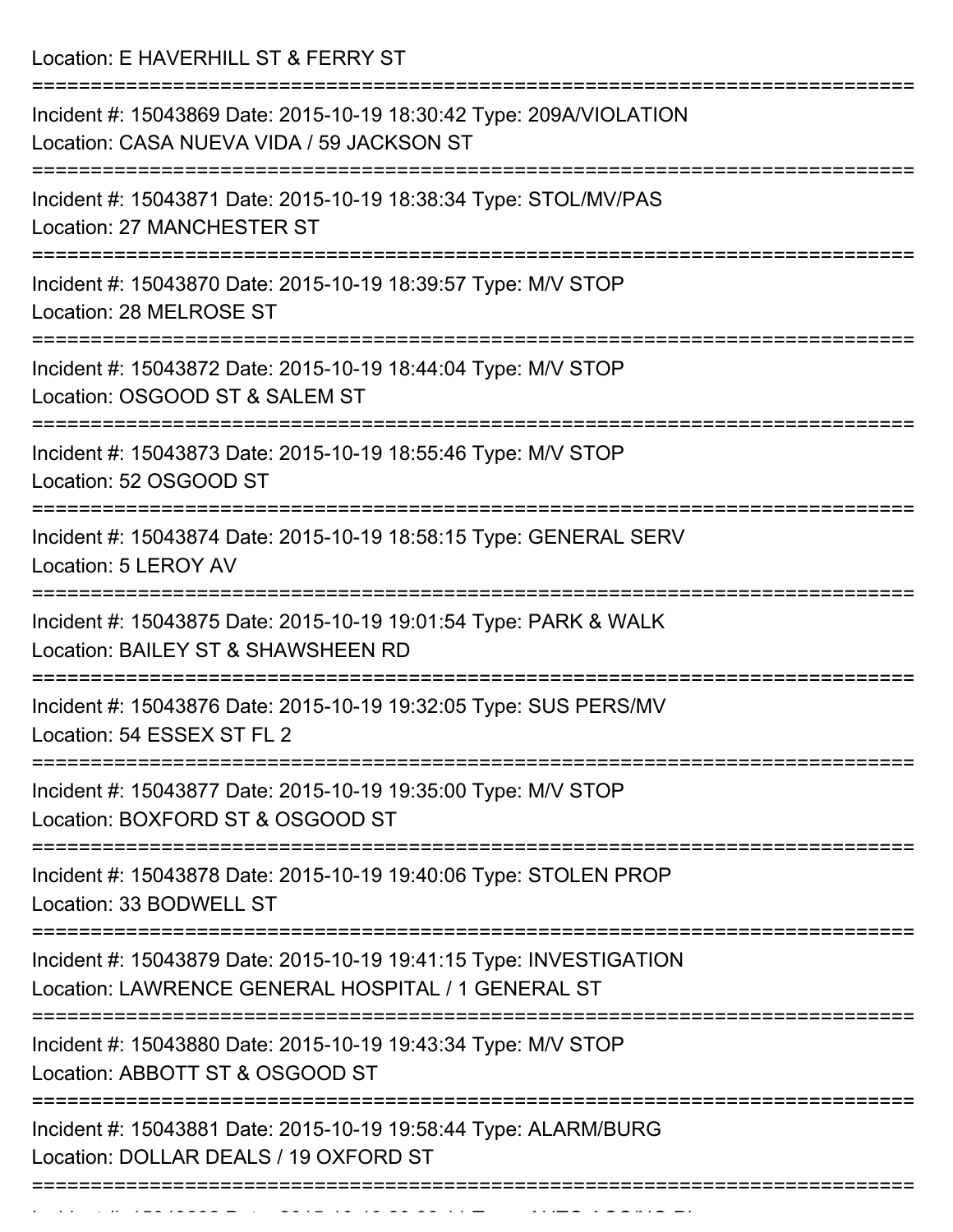Location: ESSEX ST & NESMITH ST

| Incident #: 15043883 Date: 2015-10-19 20:12:28 Type: AUTO ACC/NO PI<br>Location: AMESBURY ST & CANAL ST                                  |
|------------------------------------------------------------------------------------------------------------------------------------------|
| Incident #: 15043884 Date: 2015-10-19 20:18:46 Type: ALARM/BURG<br>Location: GONZALEZ RESD. / 72 MELVIN ST #B1312<br>------------------- |
| Incident #: 15043885 Date: 2015-10-19 20:18:50 Type: MEDIC SUPPORT<br>Location: 1 BEACON AV #130                                         |
| Incident #: 15043886 Date: 2015-10-19 20:26:58 Type: SUICIDE ATTEMPT<br>Location: 35 FLORAL ST                                           |
| Incident #: 15043887 Date: 2015-10-19 20:55:36 Type: M/V STOP<br>Location: 37 SALEM ST                                                   |
| Incident #: 15043888 Date: 2015-10-19 21:04:45 Type: GENERAL SERV<br>Location: 317 S BROADWAY #3                                         |
| Incident #: 15043889 Date: 2015-10-19 21:22:44 Type: AUTO ACC/NO PI<br>Location: COMMON ST & FRANKLIN ST                                 |
| Incident #: 15043890 Date: 2015-10-19 21:24:06 Type: AUTO ACC/NO PI<br>Location: COMMON ST & LAWRENCE ST                                 |
| Incident #: 15043891 Date: 2015-10-19 21:28:26 Type: GENERAL SERV<br>Location: 2 PLISCH WY                                               |
| Incident #: 15043892 Date: 2015-10-19 21:32:26 Type: VIO CITY ORD<br>Location: 38-40 SPRINGFIELD ST                                      |
| Incident #: 15043893 Date: 2015-10-19 22:02:55 Type: M/V STOP<br>Location: DORCHESTER ST & PHILLIPS ST                                   |
| Incident #: 15043894 Date: 2015-10-19 22:08:50 Type: NOISE ORD<br>Location: HAFFNER'S GAS STATION / 69 PARKER ST                         |
| Incident #: 15043895 Date: 2015-10-19 22:27:57 Type: M/V STOP<br>Location: COMMON ST & NEWBURY ST                                        |
|                                                                                                                                          |